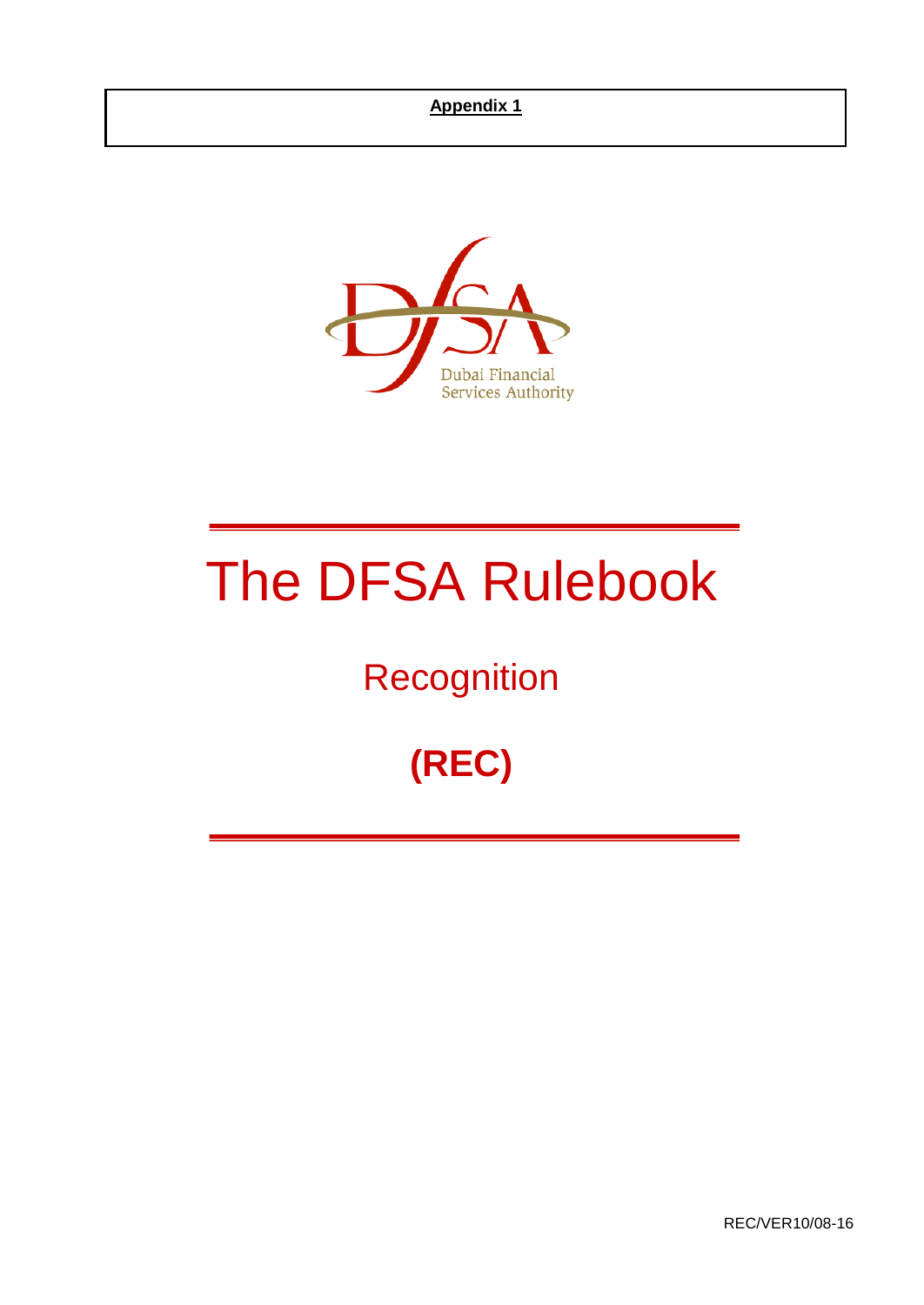

## **Contents**

The contents of this module are divided into the following chapters, sections and appendices:

| 1                                      | APPLICATION OF THE RECOGNITION MODULE1                                                                                                         |
|----------------------------------------|------------------------------------------------------------------------------------------------------------------------------------------------|
| 1.1                                    |                                                                                                                                                |
| $\mathbf{2}$                           | <b>ADMISSION TO THE LIST OF RECOGNISED PERSONS2</b>                                                                                            |
| 2.1<br>2.2<br>2.3<br>2.4<br>2.5        |                                                                                                                                                |
| 3                                      |                                                                                                                                                |
| 3.1<br>3.2<br>3.3<br>3.4<br>3.5<br>3.6 |                                                                                                                                                |
| $\overline{\mathbf{4}}$                | <b>REMOVAL FROM THE LIST OF RECOGNISED PERSONS8</b>                                                                                            |
| 4.1<br>4.2<br>4.3<br>4.4               | Removal from the list of Recognised Persons at the Recognised Body's<br>Removal from the list of Recognised Persons at the Recognised Member's |
| 5                                      |                                                                                                                                                |
| 5.1                                    |                                                                                                                                                |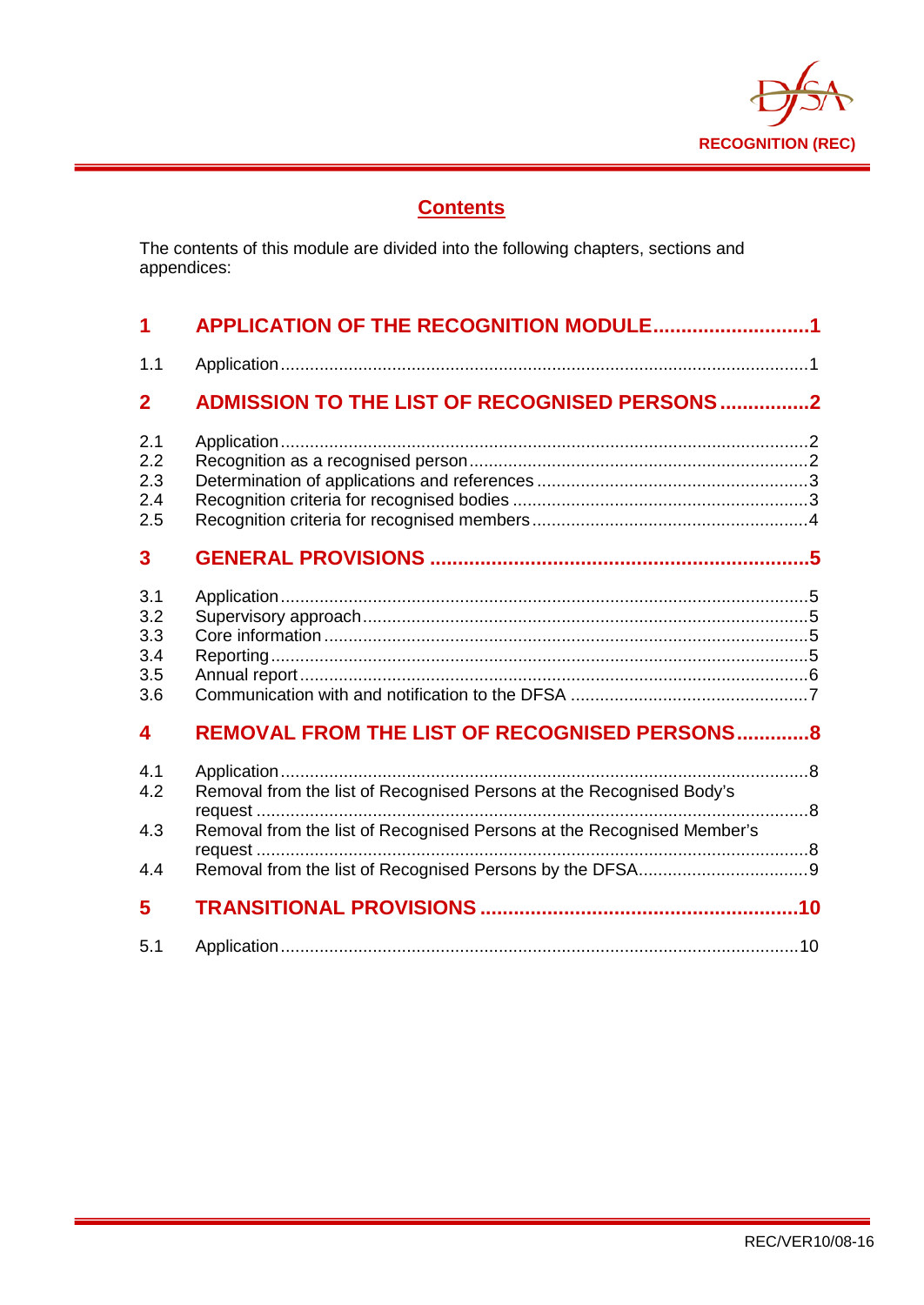

## <span id="page-2-0"></span>**1 APPLICATION OF THE RECOGNITION MODULE**

## <span id="page-2-1"></span>**1.1 Application**

**1.1.1** This module (REC) applies to every Recognised Person and to applicants for admission to the list of Recognised Persons under Part 3 of the Markets Law 2012.

#### **Guidance**

- 1. A Recognised Person is defined in Article 37(3) as a Recognised body or a Recognised Member. A Recognised Body and a Recognised Member are also defined in Article 37(3) as follows:
	- a. "recognised body" means a person which operates an exchange, clearing house or alternative trading system in a jurisdiction other than the DIFC which has been admitted to, and appears on, the list of recognised bodies maintained by the DFSA pursuant to this Article.
	- b. "recognised member" means a person located in a jurisdiction other than the DIFC which has been admitted to, and appears on, the list of recognised members maintained by the DFSA pursuant to this article.
- 2. References to Articles made in this module are references to Articles in the Markets Law 2012 ("the Law") unless otherwise stated.
- 3. This module is divided into three main chapters. Chapter 2 sets out the requirements for admission to the list of Recognised Persons, including the Recognition Criteria a Recognised Person must satisfy at the time of admission to the list of Recognised Persons and on a continuing basis. Chapter 3 sets out types of information a Recognised Person must provide the DFSA with on an ongoing basis, and in the case of a Recognised Body the information that must be included in its annual report to the DFSA. Chapter 4 sets out the process for a Recognised Person to request removal from the list of Recognised Persons, and also contains the requirements on the DFSA if it removes a Recognised Person from the list.
- 4. The following parts of the DFSA Rulebook also apply to Recognised Persons:

## **Module Applicable chapters**

| General (GEN)     | 1 and $6$    |
|-------------------|--------------|
| Enforcement (ENF) | All chapters |

5. The Regulatory Policy and Process Sourcebook (RPP) may also be relevant to Recognised Persons.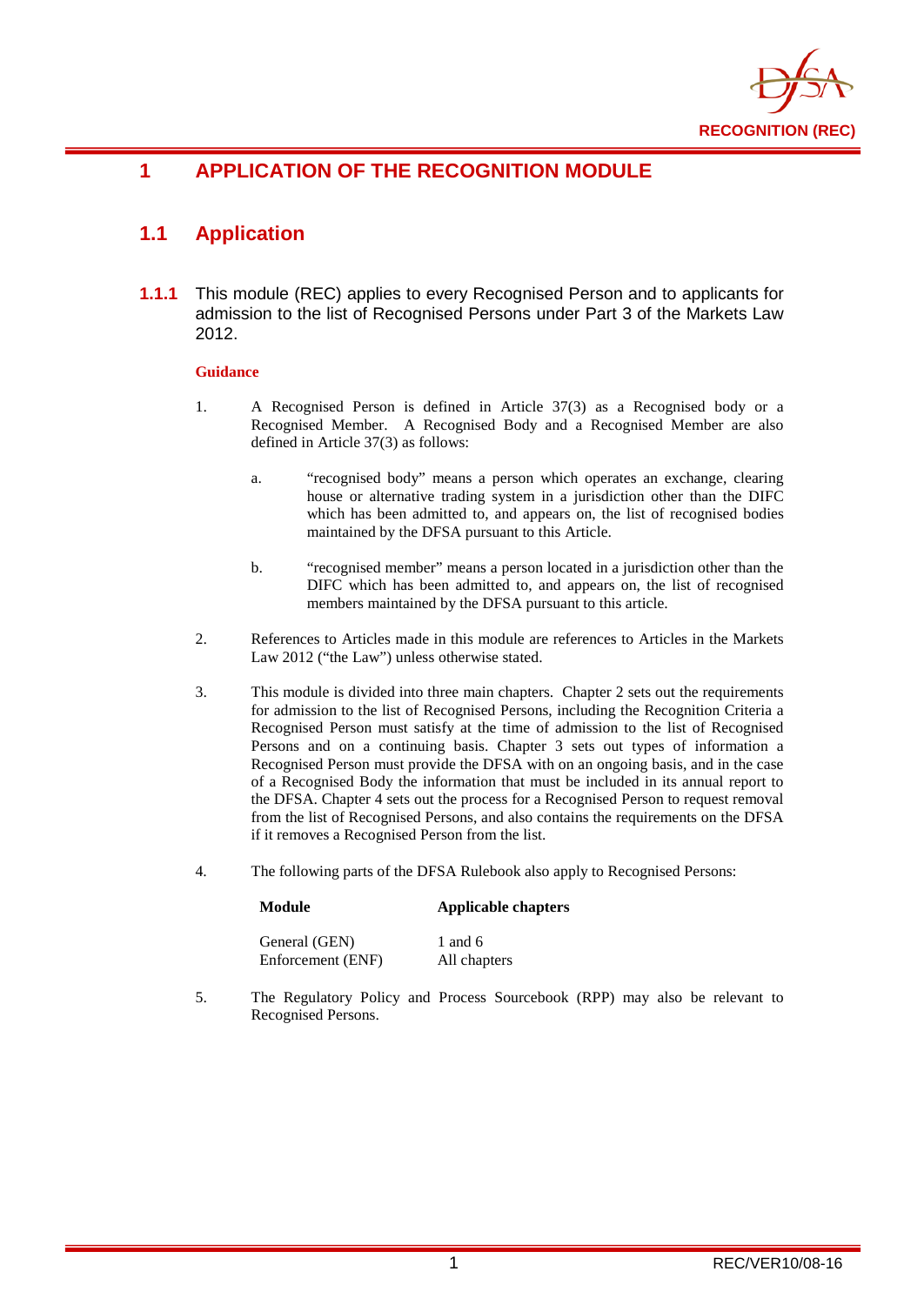

## <span id="page-3-0"></span>**2 ADMISSION TO THE LIST OF RECOGNISED PERSONS**

## <span id="page-3-1"></span>**2.1 Application**

**2.1.1** This chapter applies to every Recognised Person except to the extent that a provision provides for a narrower application.

#### <span id="page-3-2"></span>**2.2 Recognition as a recognised person**

#### **Guidance**

- 1. The DFSA may only admit a Person to its list of Recognised Persons if it appears to the DFSA that such Person satisfies and will continue to satisfy the Recognition Criteria.
- 2. An applicant, or potential applicant for Recognition is advised to contact the DFSA to discuss their application at the earliest possible opportunity prior to the submission of any written documentation.
- **2.2.1** An applicant to be a Recognised Person must submit a written application to the DFSA demonstrating how the applicant satisfies or intends to satisfy the relevant Recognition Criteria at the date of Recognition and on an ongoing basis.

#### **Guidance**

A written application should also set out the basic general information relating to an applicant for a Recognised Person, including:

- a. its name;
- b. any business name or trading name it intends to use in the DIFC, if different to (a);
- c. the address of its registered office and head office; and
- d. the name of the Authorised Market Institution or ATS Operator upon which it is applying for membership.
- **2.2.2** In assessing an application for Recognition the DFSA may:
	- (a) carry out any enquiries which it considers appropriate including enquiries independent of the applicant;
	- (b) require the applicant to submit such additional information as the DFSA may reasonably require;
	- (c) require any information submitted by the applicant to be verified in such manner as the DFSA may specify; and
	- (d) take into account any information which the DFSA considers appropriate in relation to the applicant.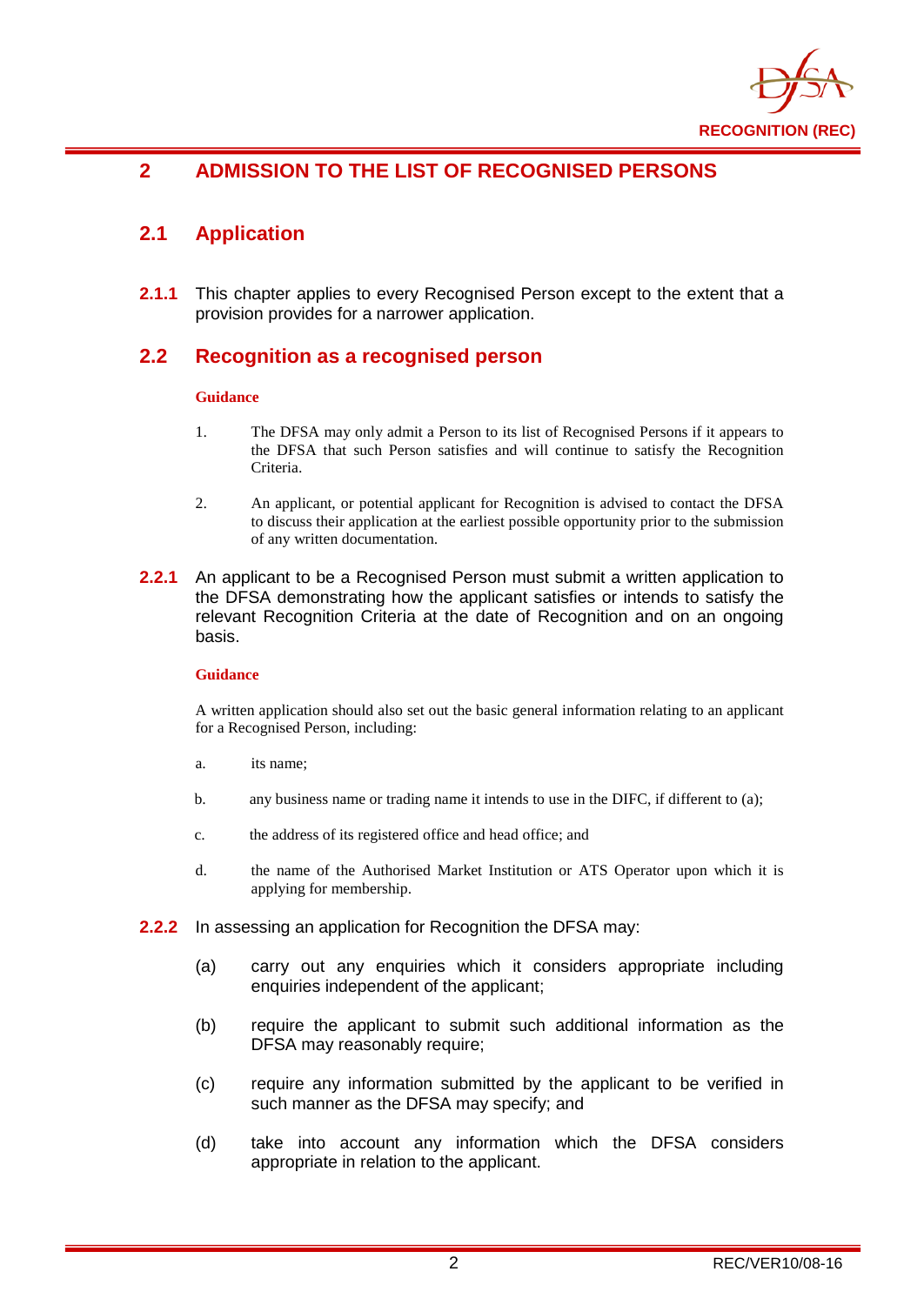

**2.2.3** If an applicant becomes aware of a material change in circumstances that is reasonably likely to be relevant to an application which is under consideration by the DFSA, it must inform the DFSA of the change in writing, without delay.

## <span id="page-4-0"></span>**2.3 Determination of applications and references**

#### **Guidance**

#### **Determination of applications**

1. Where the DFSA recognises a Person pursuant to Article 37 of the Law, it will include such person in its list of Recognised Persons.

#### **References**

- 2. If the DFSA proposes to refuse an application for Recognition it is required under Article 37(9) of the Law to comply with the procedures in schedule 3 to the Regulatory Law.
- 3. If the DFSA decides to refuse an application for Recognition, the applicant may refer the matter to the FMT for review under Article 37(10) of the Law.
- 4. Under Article 29 of the Regulatory Law, a Person who commences a reference to the FMT, must do so within 30 days of the notification of the relevant decision.
- 5. The form of submission that a reference must take is specified in the rules of procedures of the FMT.

#### <span id="page-4-1"></span>**2.4 Recognition criteria for recognised bodies**

- **2.4.1** For the purposes of Article 37(6) of the Law the Recognition Criteria for a Recognised Body are that:
	- (a) it is licensed or otherwise authorised to operate an exchange, clearing house or alternative trading system in a jurisdiction acceptable to the DFSA;
	- (b) it is regulated by a Financial Services Regulator to a standard satisfactory to the DFSA;
	- (c) the law and practice under which the Recognised Body is licensed or otherwise authorised is broadly equivalent to the DFSA's regulatory regime as it applies to a DIFC Exchange;
	- (d) adequate arrangements exist, or will exist for co-operation between the DFSA and the Financial Services Regulator responsible for the Recognised Body's licensing and regulation.
	- (e) it has its head and registered offices outside of the DIFC; and
	- (f) it operates to a standard which would reasonably satisfy the Licensing Requirements for Authorised Market Institutions set out in AMI.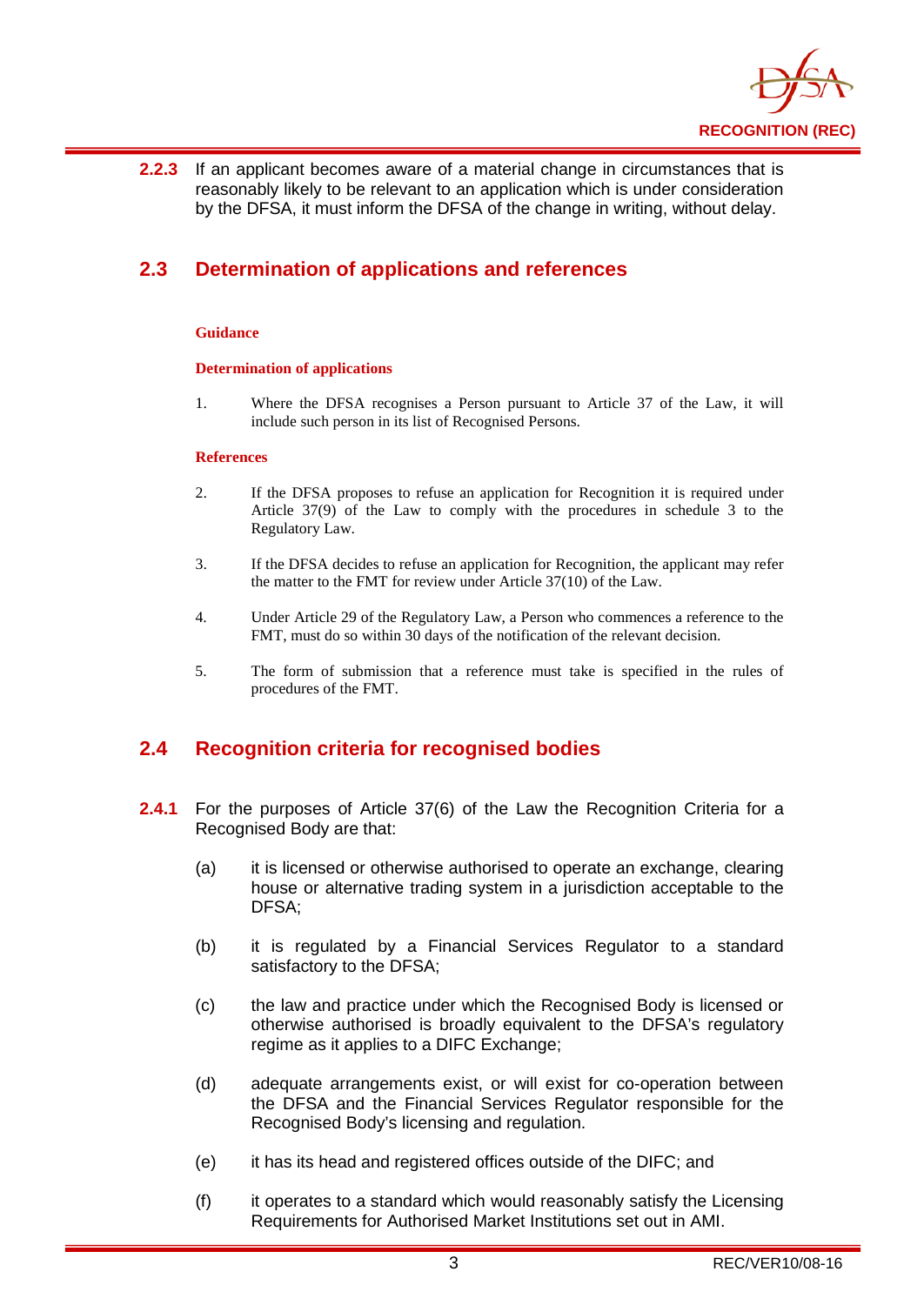

#### <span id="page-5-0"></span>**2.5 Recognition criteria for recognised members**

- **2.5.1** For the purposes of Article 37(6) of the Law the Recognition Criteria for a Recognised Member are that:
	- (a) it is licensed or otherwise authorised to trade on or use the facilities of an exchange, clearing house or alternative trading system in a jurisdiction acceptable to the DFSA;
	- (b) it is regulated in respect of the trading in (a) by a Financial Services Regulator to a standard satisfactory to the DFSA;
	- (c) the law and practice under which the Recognised Member is licensed or otherwise authorised is broadly equivalent to the DFSA's regulatory regime as it applies to a DIFC Member;
	- (d) adequate arrangements exist, or will exist for co-operation between the DFSA and the Financial Services Regulator responsible for the Recognised Member's licensing and regulation.
	- (e) when using the facilities of an exchange, clearing house or alternative trading system in the DIFC, it does not exceed the scope of the activities it is licensed to carry on by its Financial Services Regulator;
	- (f) subject to 2.5.2, it carries on business in a jurisdiction other than the DIFC and has its head and registered offices outside of the DIFC; and
	- (g) subject to 2.5.3, when dealing on an Exchange or Alternative Trading System in the DIFC, it does so only for:
		- (i) non-DIFC customers; or
		- (ii) DIFC customers for whom it deals as a result of an unsolicited request for execution-only services.
- **2.5.2** Rule 2.5.1(e) does not prevent a Recognised Member which has a Branch which is an Authorised Firm from carrying on a Financial Service in or from the DIFC through such Branch.
- **2.5.3** Rule 2.5.1(g) does not apply to:
	- (a) a Recognised Member which is licensed and supervised by a Financial Services Regulator in the UAE; and
	- (b) a Recognised Member which has a Branch which is an Authorised Firm.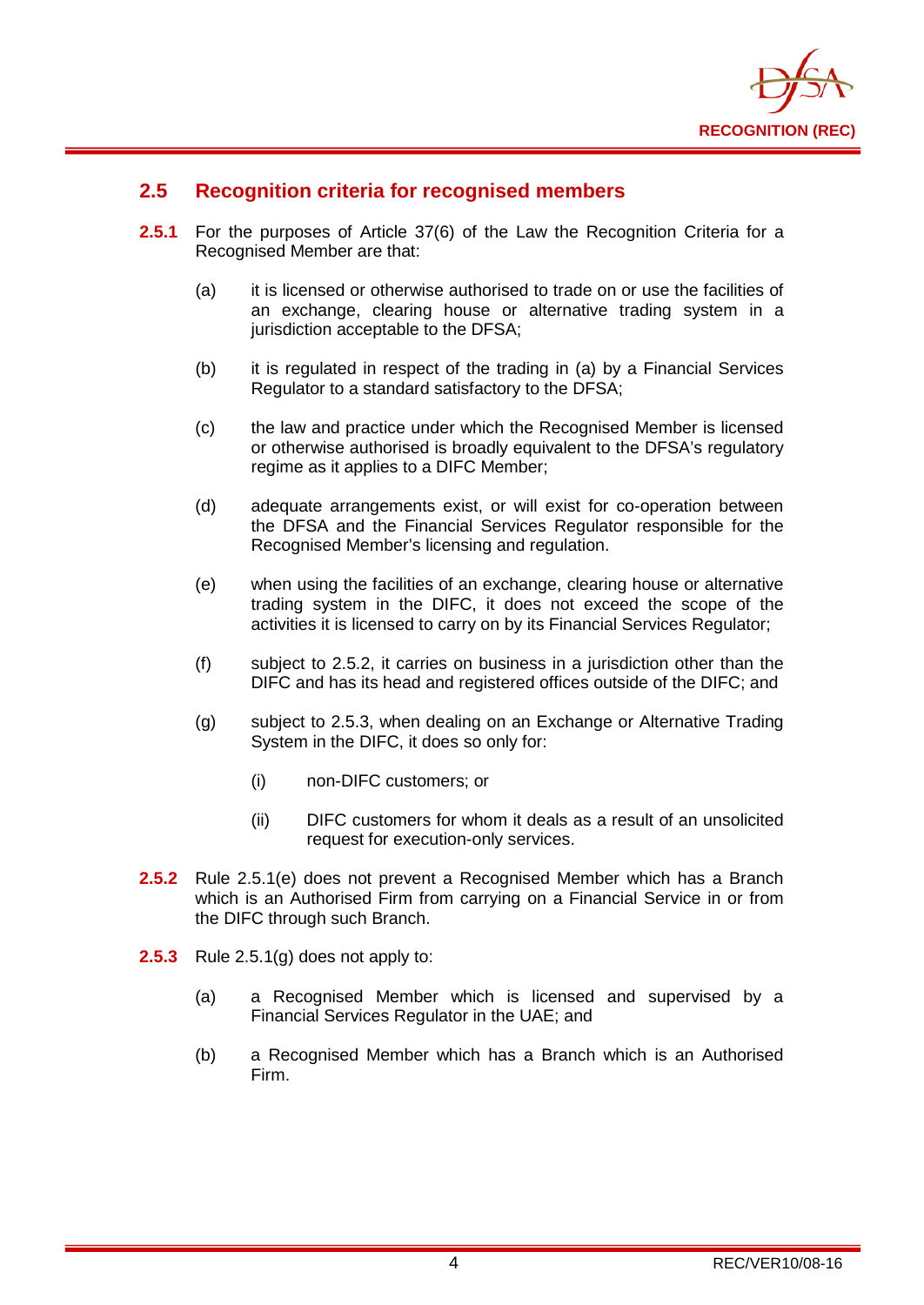

#### <span id="page-6-0"></span>**3 GENERAL PROVISIONS**

#### <span id="page-6-1"></span>**3.1 Application**

**3.1.1** This chapter applies to every Recognised Person except to the extent that a provision provides for a narrower application.

#### <span id="page-6-2"></span>**3.2 Supervisory approach**

#### **Guidance**

The DFSA will rely upon a Recognised Person's lead Financial Services Regulator to supervise a Recognised Person. The focus of DFSA's interest will be on the DIFC and on those activities of the Recognised Person that may impact the DIFC.

#### <span id="page-6-3"></span>**3.3 Core information**

- **3.3.1** A Recognised Person must provide the DFSA with reasonable advance notice of a change in:
	- (a) its name;
	- (b) any business name or trading name it uses in the DIFC, if different to (a); or
	- (c) the address of its registered office or head office in its home jurisdiction.

#### <span id="page-6-4"></span>**3.4 Reporting**

- **3.4.1** A Recognised Body must notify the DFSA immediately upon the granting, modification, variation, withdrawal or refusal of any application for, or revocation of, licensing, recognition or authorisation:
	- (a) in the jurisdiction in which the Recognised Body has its head office or principal business; and
	- (b) in any other jurisdiction to the extent that the relevant licensing, recognition or authorisation relates to operating an exchange, clearing house or alternative trading system.
- **3.4.2** A Recognised Person must notify the DFSA immediately upon the granting, modification, variation, withdrawal or refusal of an application for, or revocation of membership of an exchange, clearing house or alternative trading system, including membership of an Authorised Market Institution.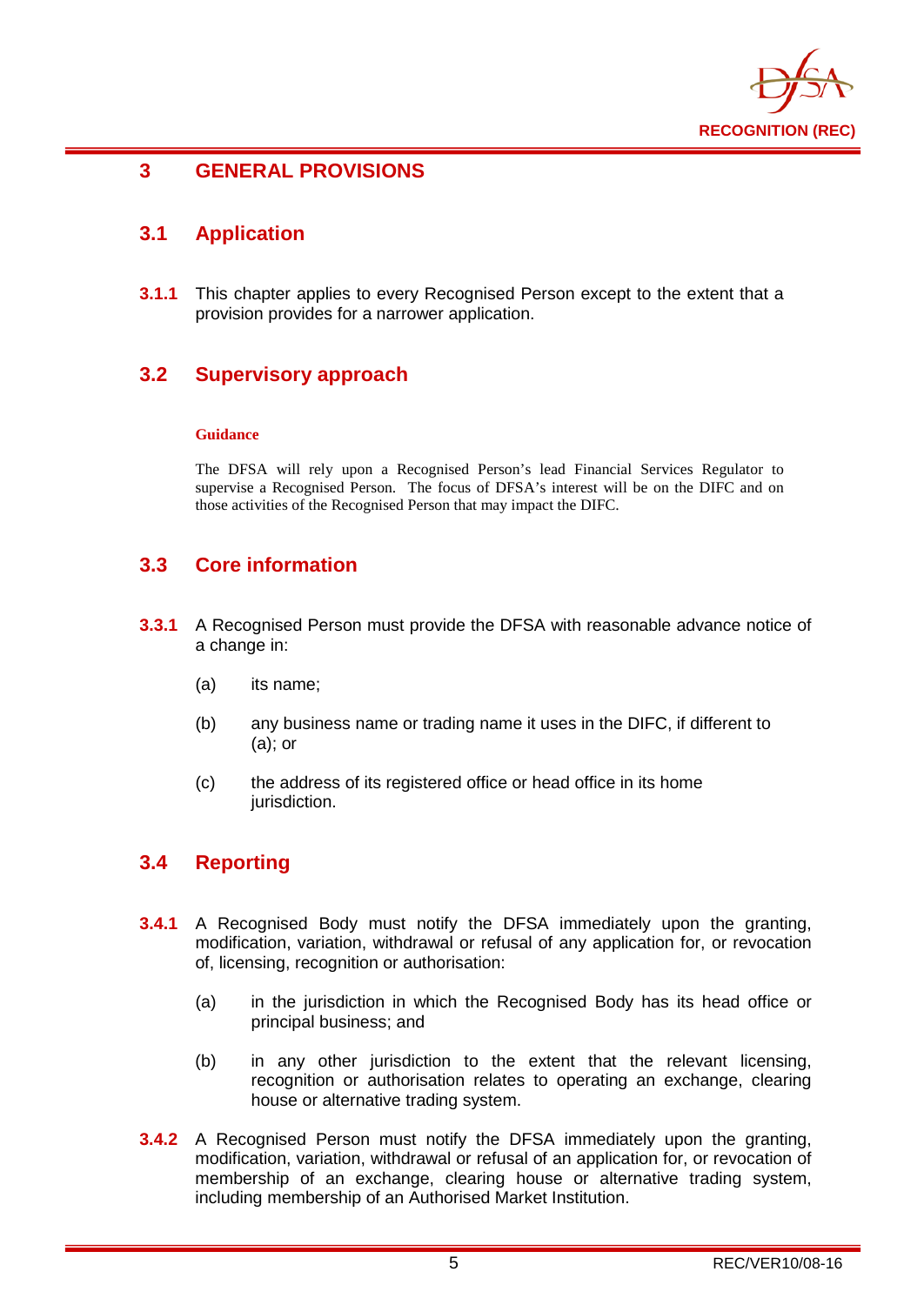

- **3.4.3** A Recognised Person must provide the DFSA with a copy of any information provided to any Financial Services Regulator to which the Recognised Person is subject and which is relevant to its status as a Recognised Person.
- **3.4.4** Notwithstanding Rules 3.4.1 to 3.4.3, a Recognised Person must notify the DFSA as soon as possible of:
	- (a) anything which causes or may cause it to fail to satisfy the Recognition Criteria;
	- (b) it becoming aware that a Financial Services Regulator has started an investigation into the affairs of the Recognised Person;
	- (c) the appointment of inspectors, howsoever named, by a Financial Services Regulator to investigate or manage the affairs of the Recognised Person;
	- (d) the imposition of disciplinary measures or disciplinary sanctions on the Recognised Person by any Financial Services Regulator; or
	- (e) any significant event or anything else relating to the Recognised Person of which the DFSA would reasonably expect to be notified.

#### **Guidance**

- 1. The DFSA does not require notification from a Recognised Person, for the purposes of Rule 3.4.2(b) or (c), where the activities of the Financial Services Regulator are part of a routine or regular inspection or audit of the affairs of the Recognised Person.
- 2. Events which may cause a Recognised Person to be unable to meet the Recognition Criteria include significant changes to any relevant laws or regulations in its home jurisdiction, which:
	- a. govern exchanges, clearing houses or alternative trading systems;
	- b. are designed to prevent market abuse or money laundering;
	- c. affect the ability of a Recognised Body to seek information from its users;
	- d. affect the ability of a Recognised Person to provide information to the DFSA; or
	- e. requires significant changes to a Recognised Body's organisation, structure or practices.

#### <span id="page-7-0"></span>**3.5 Annual report**

- **3.5.1** A Recognised Body must submit to the DFSA an annual report in accordance with Rule 3.5.2 within four months of its financial year end.
- **3.5.2** A Recognised Body's annual report must include:
	- (a) a copy of its annual report and accounts, including any consolidated annual report and accounts of any Group of which the Recognised Body is a member;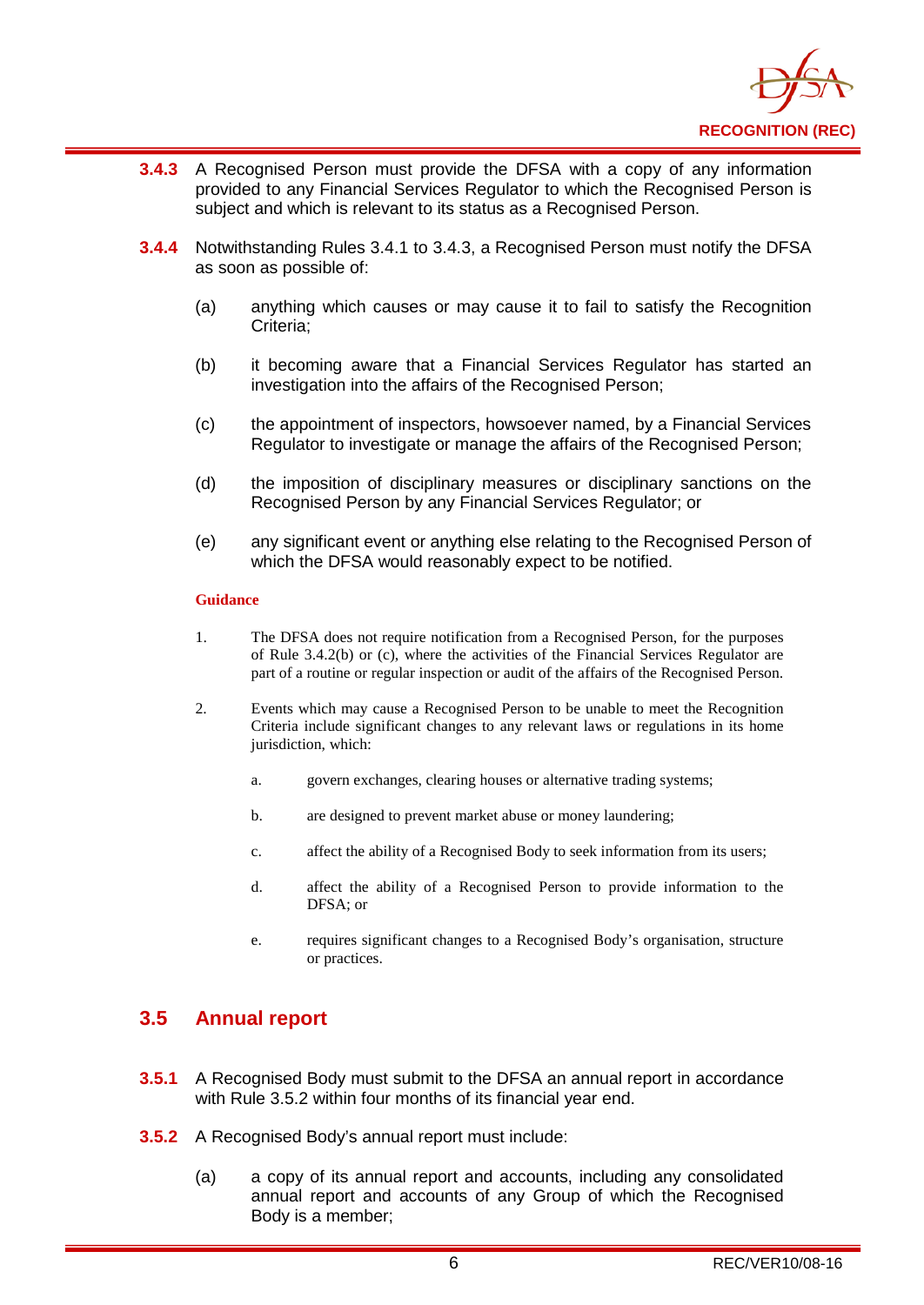

- (b) notwithstanding Rule 3.4.4(a), confirmation that the Recognised Body has satisfied the Recognition Criteria throughout the previous 12 months and is continuing to satisfy the Recognition Criteria; and
- (c) if the Recognised Body has not satisfied the Recognition Criteria in any respect, an explanation of why the Recognised Body failed to satisfy the Recognition Criteria and what actions it is taking to satisfy the Recognition Criteria.

#### **Guidance**

The annual report may be submitted to the DFSA in either hard copy or electronic form.

- **3.5.3** (1) If a Recognised Body fails to submit its annual report to the DFSA within the period specified in Rule 3.5.1, or submits an annual report that does not include all of the information required under Rule 3.5.2, such failure to submit a duly completed report incurs a late submission fee of \$1,000.
	- (2) Nothing in this Rule limits the right of the DFSA to take any other action.

#### <span id="page-8-0"></span>**3.6 Communication with and notification to the DFSA**

**3.6.1** A Recognised Person must deal with the DFSA in an open and co-operative manner.

#### **Guidance**

GEN section 6.10 sets out Rules about how information is to be provided to the DFSA.

**3.6.2** A Recognised Person must ensure that any communication with the DFSA is conducted in the English language.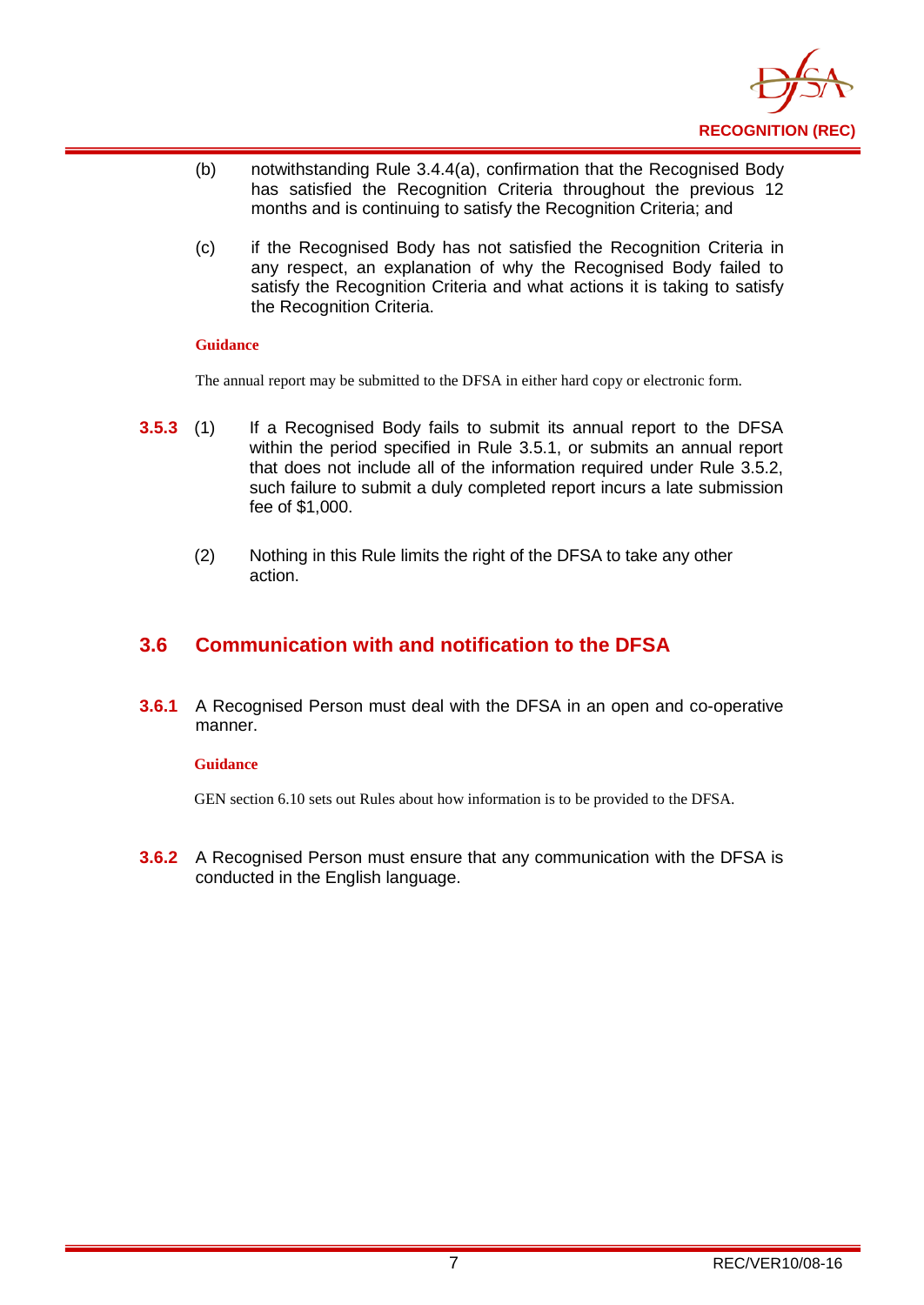

## <span id="page-9-0"></span>**4 REMOVAL FROM THE LIST OF RECOGNISED PERSONS**

#### <span id="page-9-1"></span>**4.1 Application**

**4.1.1** This chapter applies to every Recognised Person except to the extent that a provision provides for a narrower application.

#### <span id="page-9-2"></span>**4.2 Removal from the list of Recognised Persons at the Recognised Body's request**

- **4.2.1** A Recognised Body which requests to have its name removed from the list of Recognised Persons must submit such request in writing stating:
	- (a) the reasons for the request;
	- (b) that it has ceased or will cease to offer access to its facilities to Persons located in the DIFC;
	- (c) the date on which it ceased or will cease to offer access to its facilities to Persons located in the DIFC; and
	- (e) that it has discharged, or will discharge, all obligations owed to Persons located in the DIFC.

#### <span id="page-9-3"></span>**4.3 Removal from the list of Recognised Persons at the Recognised Member's request**

- **4.3.1** If a Recognised Member wishes to have its name removed from the list of Recognised Persons it must submit a request in writing stating:
	- (a) the reasons for the request;
	- (b) that it is no longer a Member of an Authorised Market Institution or will no longer be a Member of Authorised Market Institution;
	- (c) the date on which its membership was terminated or will be terminated; and
	- (d) that it has discharged, or will discharge, all obligations owed to any Person in the DIFC which have arisen as a result of its recognised status.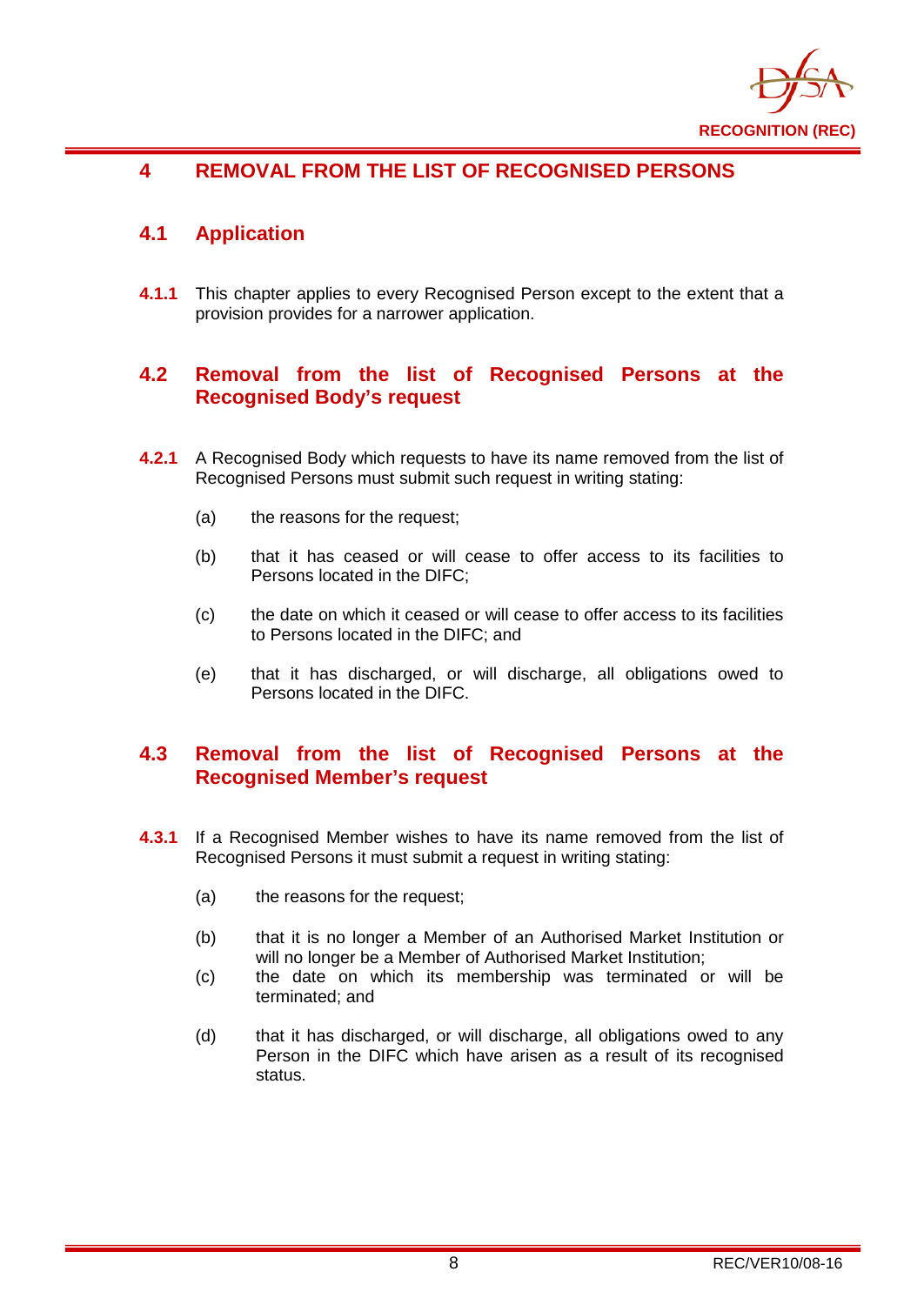

## <span id="page-10-0"></span>**4.4 Removal from the list of Recognised Persons by the DFSA**

#### **Guidance**

- 1. Where, pursuant to Article 37(7) of the Law, the DFSA removes a Person from its list of Recognised Persons, the DFSA will generally only do so if:
	- a. the Recognised Person is in breach of, or has otherwise been in breach of, the Law or Rules or other legislation administered by the DFSA;
	- b. the Recognised Person is failing, has failed, or is likely to fail, to satisfy the Recognition Criteria;
	- c. the Recognised Person requests to have its name removed from the list of Recognised Persons; or
	- d. the DFSA considers that the exercise of the power is otherwise necessary or desirable in the pursuit of its objectives.
- 2. For the avoidance of doubt, the DFSA may remove a Person from the list of Recognised Persons in circumstances where such Person continues to meet the Recognition Criteria. This may include where the DFSA considers it necessary or desirable in the pursuit of its objectives to prevent damage to the reputation of the DIFC or to protect direct or indirect users of the financial services industry in the DIFC.
- 3. If the DFSA proposes to remove a Person from its list of Recognised Persons, it is required under Article 37(9) of the Law to comply with the procedures in Schedule 3 to the Regulatory Law.
- 4. If the DFSA decides to remove a Person from its list of Recognised Persons, the Person may refer the matter to the FMT for review.